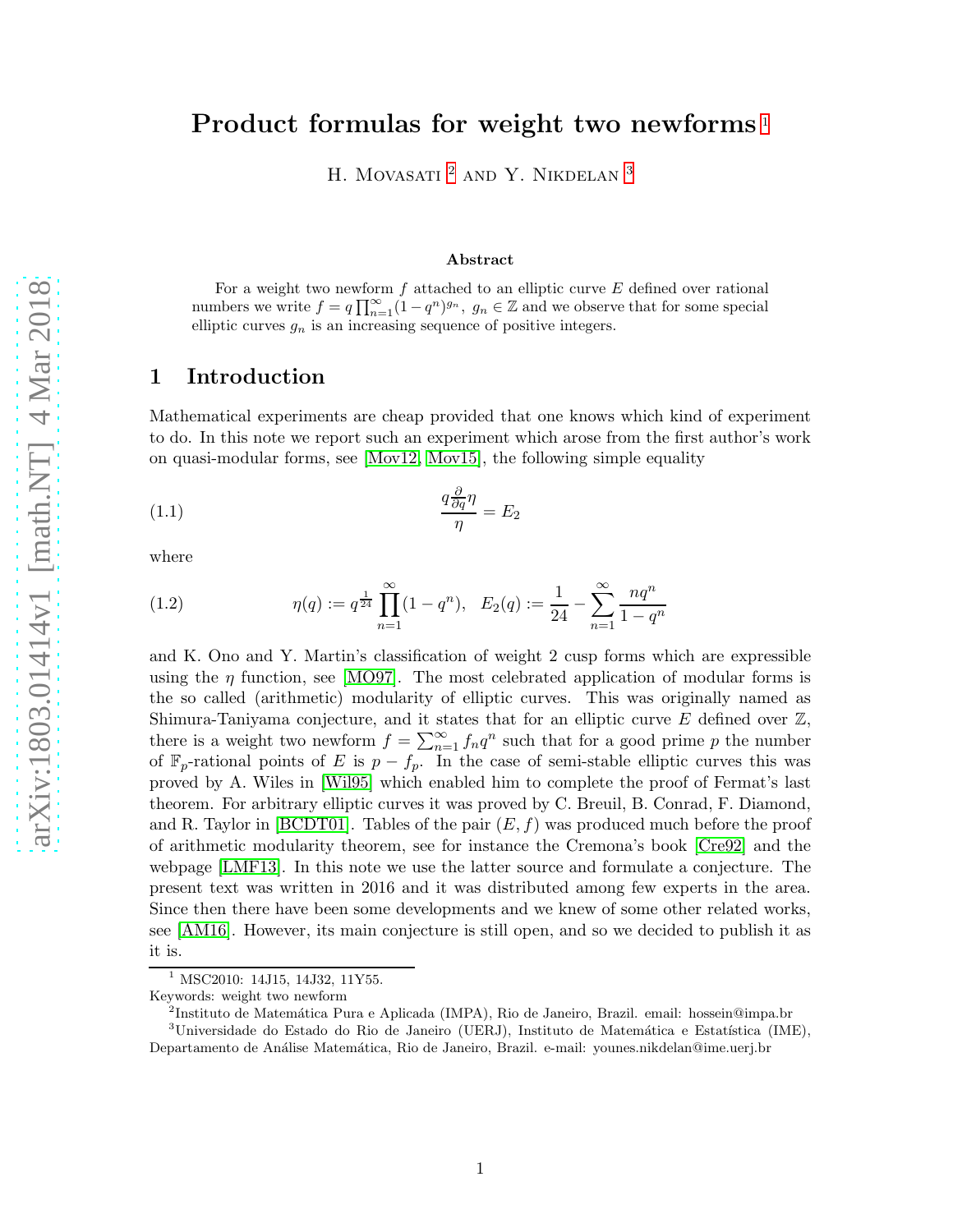## 2 Product formulas

Any weight two newform  $f := \sum_{i=1}^{\infty} f_n q^n$  can be represented by a product formula in the form

(2.1) 
$$
f(q) = q \prod_{n=1}^{\infty} (1 - q^n)^{g_n},
$$

where  $g_n$ 's are integer constants. This can be verified by a direct expansion of  $(1 - q^n)^{g_n}$ (thanks to B. Conrad for this observation). In [\[MO97\]](#page-4-2), Martin and Ono give a list of all weight 2 newforms  $f(q)$  that are products and quotients of the Dedekind eta-function, i.e,

<span id="page-1-0"></span>
$$
f(q) = \prod_{i=1}^{s} \eta^{r_i}(q^{t_i}), \ \ s, t_1, \ldots, t_s \in \mathbb{N} \ and \ r_1, r_2, \ldots, r_s \in \mathbb{Z}.
$$

Therefore, in this case  $g_n$  is a repeating sequence of numbers  $r_1, r_2, \ldots, r_s$ .

Our method of computing  $g_n$  (see below) is by using the logarithmic derivative of f which in some sense misleading because one does not see the integrality of  $g_n$ 's. Let us suppose that we can write f as in  $(2.1)$ . Then we take the logarithmic derivative of f and find

(2.2) 
$$
E_f := \frac{q \frac{\partial f}{\partial q}}{f} = q \frac{\partial}{\partial q} \ln f = 1 - \sum_{n=1}^{\infty} g_n \cdot n \cdot \frac{q^n}{1 - q^n}.
$$

[We have written a code in](http://w3.impa.br/~hossein/WikiHossein/files/Singular%20Codes/2018.02-Singularcode-MovasatiNikdelan-ProductFormula.txt) Singular, see [\[GPS01\]](#page-3-3), which computes  $g_n$ 's. This can be found in the library foliation.lib in the first author's webpage. The function  $E_f$  is a quasi-modular form of weight two and differential order 1, see [\[KZ95\]](#page-3-4) and [\[Mov12\]](#page-4-0). For examples of  $E, f, E_f$  see Table [1.](#page-2-0) These examples have a nice property that we explain it in the next section.

## 3 Building blocks of weight two newforms

<span id="page-1-4"></span>**Conjecture 1.** There is an enumerable set of weight two newforms of the form  $\eta_i^{\tilde{r}_i}(q^{\tilde{t}_i})$ , for some  $\check{r}_i, \check{t}_i \in \mathbb{N}$ , such that

<span id="page-1-1"></span>(3.1) 
$$
\eta_i(q) = q^{\frac{1}{\tilde{r}_i t_i}} \prod_{n=1}^{\infty} (1 - q^n)^{a_{i,n}}, \quad a_{i,n} \in \mathbb{N}
$$

where  $a_{i,n}$  for fixed i is an increasing sequence of positive integers with greatest common divisor equal to one. Further, any other weight two newform f can be written as

<span id="page-1-2"></span>(3.2) 
$$
f(q) = \prod_{i=1}^{s} \eta_i^{r_i}(q^{t_i}), \quad s \in \mathbb{N},
$$

for some  $r_i \in \mathbb{Z}$  and  $t_i \in \mathbb{N}$ .

The classical Dedekind eta function is just one of the  $\eta_i$  functions in [\(3.1\)](#page-1-1). For this and other examples of  $\eta_i$  see Table [1.](#page-2-0) If we apply the logarithmic derivative to the f given in [\(3.2\)](#page-1-2), then we find

<span id="page-1-3"></span>(3.3) 
$$
\frac{q\frac{\partial f}{\partial q}}{f} = 1 - \sum_{m=1}^{\infty} \left( \sum_{t_i \mid m} r_i \cdot a_{i, \frac{m}{t_i}} \right) m \cdot \frac{q^m}{1 - q^m}.
$$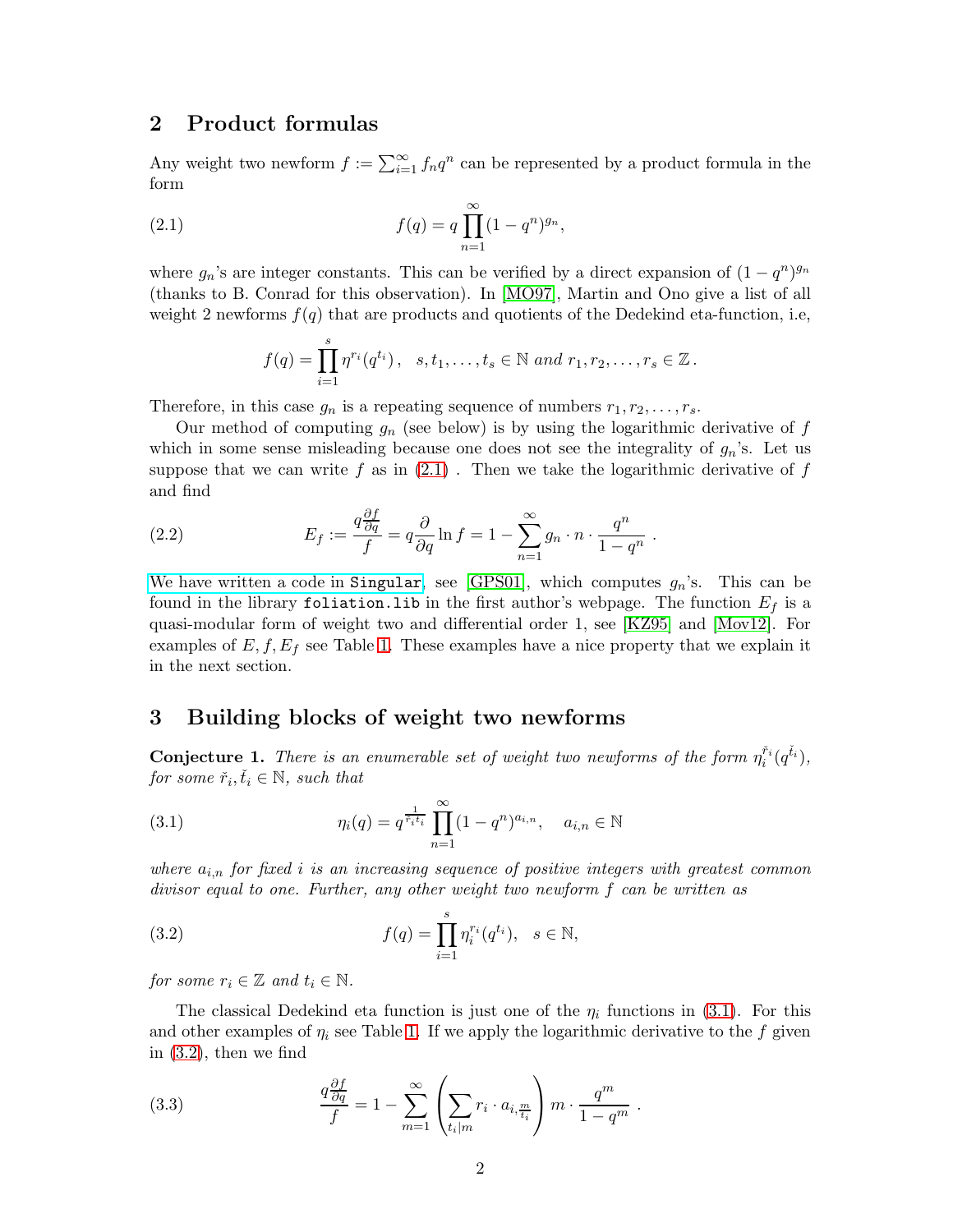| $\,N$ | $ a_1, a_2, a_3, a_4, a_5 $ | ř              | ŧ              | $1 \leq n \leq 12$<br>$g_n$                                                        |
|-------|-----------------------------|----------------|----------------|------------------------------------------------------------------------------------|
| 36    | [0, 0, 0, 0, 1]             | 4              | 6              | $1, 1, 1, 1, 1, 1, 1, 1, 1, 1, 1, 1, 1, \ldots$                                    |
| 37    | $[0, 0, 1, -1, 0]$          | $\overline{2}$ | 1              | $1, 2, 3, 8, 16, 41, 97, 242, 598, 1532, 3898, 10067, \ldots$                      |
| 43    | [0, 1, 1, 0, 0]             | 1              | 1              | $2, 3, 4, 12, 22, 52, 114, 268, 608, 1448, 3418, 8210, \ldots$                     |
| 53    | $[0, 0, 1, -1, 0]$          | 1              | 1              | $1, 3, 4, 7, 13, 31, 57, 123, 259, 559, 1195, 2624, \ldots$                        |
| 61    | $[1,0,0,-2,1]$              | 1              | 1              | $1, 2, 3, 7, 10, 20, 38, 77, 149, 314, 626, 1295, \ldots$                          |
| 79    | $[1, 1, 1, -2, 0]$          | $\mathbf 1$    | 1              | $1, 1, 2, 5, 6, 11, 18, 36, 61, 118, 213, 400, \ldots$                             |
| 83    | [1, 1, 1, 1, 0]             | 1              | 1              | $1, 1, 2, 4, 5, 11, 16, 31, 53, 97, 174, 330, \ldots$                              |
| 88    | $[0, 0, 0, -4, 4]$          | 1              | $\overline{2}$ | $3, 6, 19, 48, 163, 506, 1683, 5618, 19123, 65634, 228102, 797858, \ldots$         |
| 89    | $[1, 1, 1, -1, 0]$          | 1              | 1              | $1, 1, 2, 3, 4, 10, 13, 25, 43, 79, 135, 246, \ldots$                              |
| 92    | $[0, 0, 0, -1, 1]$          | 1              | $\overline{2}$ | $3, 5, 18, 43, 138, 426, 1371, 4428, 14683, 48882, 164970, 560368, \ldots$         |
| 101   | $[0, 1, 1, -1, -1]$         | 1              | 1              | $0, 2, 2, 2, 4, 7, 10, 18, 30, 52, 84, 152, \ldots$                                |
| 243   | $[0, 0, 1, 0, -1]$          | $\mathbf{1}$   | 3              | $2, 5, 10, 32, 80, 234, 668, 1988, 5888, 17840, 54284, 166950, \ldots$             |
|       | [0, 0, 1, 0, 20]            |                |                |                                                                                    |
| 256   | $[0, 0, 0, -2, 0]$          | 1              | 4              | $4, 9, 36, 129, 516, 2041, 8516, 35780, 153252, 663305, 2901860, 12795009, \ldots$ |
|       | [0, 0, 0, 8, 0]             |                |                |                                                                                    |
| 288   | $[0, 0, 0, -12, 0]$         | $\overline{2}$ | 4              | $2, 3, 13, 46, 166, 593, 2266, 8712, 34147, 135033, 540090, 2176712, \ldots$       |
|       | [0, 0, 0, 3, 0]             |                |                |                                                                                    |
| 389   | $[0, 1, 1, -2, 0]$          | 1              | 1              | $2, 3, 4, 11, 20, 51, 110, 259, 582, 1395, 3262, 7822, \ldots$                     |
| 675   | $[0, 0, 1, 0, -169]$        | 1              | 3              | $2, 5, 10, 20, 56, 129, 362, 945, 2590, 7093, 19772, 55306, \ldots$                |
|       | [0, 0, 1, 0, 6]             |                |                |                                                                                    |
| 2304  | $[0, 0, 0, -72, 0]$         | $\mathbf{1}$   | 4              | $4, 6, 16, 42, 132, 381, 1220, 3851, 12532, 40994, 135908, 453455, \ldots$         |
|       | [0, 0, 0, 18, 0]            |                |                |                                                                                    |

<span id="page-2-1"></span><span id="page-2-0"></span>Table 1: Weight two newforms with a single  $\eta_i$ 

Note that  $f = q + O(q^2)$  and so the constant term of the equality (3.3) implies that:

(3.4) 
$$
\sum_{i=1}^{s} \frac{r_i t_i}{\check{r}_i \check{t}_i} = 1
$$

Moreover, weight $(f) = 2$  and weight $(\eta_i)\tilde{r}_i = 2$  and so

(3.5) 
$$
\sum_{i=1}^{s} \frac{r_i}{\check{r}_i} = 1
$$

In Table 1 by quintuple  $[a_1, a_2, a_3, a_4, a_5]$  we mean the elliptic curve given by

<span id="page-2-2"></span>
$$
y^2 + a_1xy + a_3y = x^3 + a_2x^2 + a_4x + a_6.
$$

A general method to verify Conjecture 1 is as follow. We take two of  $\eta_i$ 's in Table 1, let us say  $\eta_1$  and  $\eta_2$ , with the corresponding conductor  $N_1$  and  $N_2$ . Now we search for examples of weight two newforms  $f = \eta_1^{r_1}(q^{t_1})\eta_2^{r_2}(q^{t_2})$  with explicit  $r_1 \in \mathbb{Z}$  and  $t_i \in \mathbb{N}$  satisfying  $(3.4)$  and  $(3.5)$ . The conductor of f might be  $N_1N_2t_1t_2$  or a product of powers of its primes. Similar methods as in [MO97] can be used in order to classify all such newforms.

In our way to analyze Conjecture 1 we found some relations with the Ramanujan theta functions. Ramanujan's two-variable theta function  $f(a, b)$  is defined by

$$
(3.6) \ f(a,b) = \sum_{n=-\infty}^{\infty} a^{n(n+1)/2} b^{n(n-1)/2} = (-a; ab)_{\infty} (-b; ab)_{\infty} (ab; ab)_{\infty}, \text{ for } |ab| < 1,
$$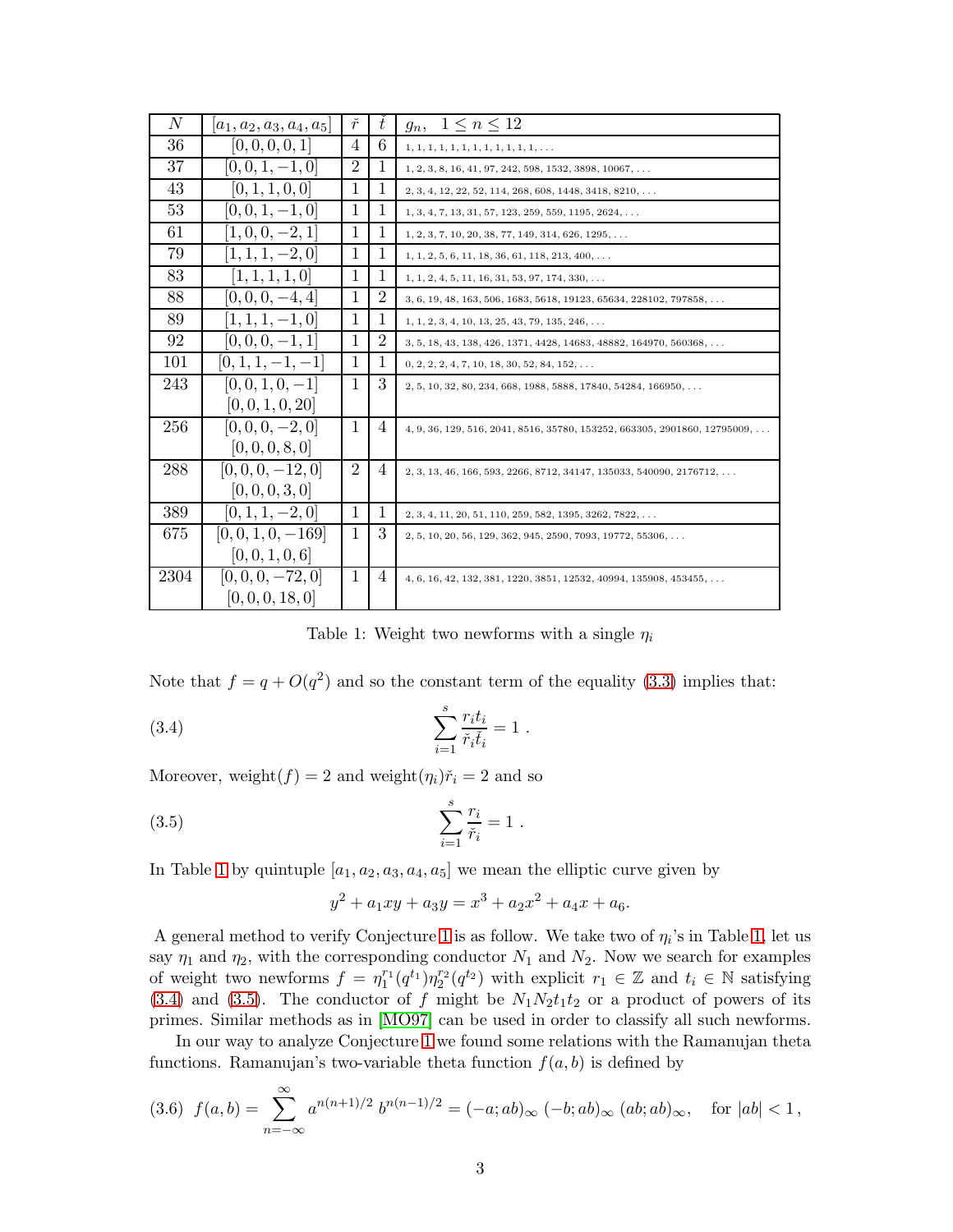where  $(a,q)_n := \prod_{i=0}^{n-1} (1 - aq^i)$  is the q-Pochhammer symbol. The second identity is called the Jacobi triple product identity. Let us denote the newform associated with the conductor  $N = 256$  given in Table [1](#page-2-0) by  $f(q) = \eta_{256}(q^4)$ . We get

$$
(3.7) \ \eta_{256} = q^{\frac{1}{4}}(1 - 4q - 3q^2 - 4q^3 - 2q^4 + 11q^6 - 4q^7 + 12q^9 - 10q^{10} + 12q^{11} + 7q^{12} + \dots),
$$

and hence we find

$$
\eta_{256}^2(q^2) = q - 8q^3 + 10q^5 + 16q^7 + 37q^9 + 40q^{11} + 50q^{13} - 80q^{15} - 30q^{17} - 40q^{19} - 128q^{21} + \dots
$$

which must be an eigenform of weight 4, because its coefficients are multiplicative. It is in a close relationship with [\[OEI64,](#page-4-5) A228072]. We have

$$
q^{-\frac{1}{2}}\eta_{256}^2(q) = \varphi^2(q^2)\psi^2(-q^2)(\varphi^4(q^2) - 8q\psi^4(-q^2)),
$$

where  $\varphi(q) = f(q, q) = \theta_3(q^2)$  and  $\psi(q) = f(q, q^3) = \frac{1}{2}q^{-1/4}\theta_2(q)$ . We also found that

$$
\eta_{256}^2(q) = \frac{\eta^{12}(-q^2) - 8q\eta^{12}(q^4)}{\eta^2(-q^2)\eta^2(q^4)}.
$$

Finally, it is worth to mention that in the literature we have the Borcherds lift, see [\[Bor95\]](#page-3-5) Theorem 14.1, in which we have a class of meromorphic modular forms for some character of  $SL(2,\mathbb{Z})$ , of integral weight, leading coefficient one, whose coefficients are integers, all of whose zeros and poles are either cusps or imaginary quadratic irrationals and have a product formula. The intersection of this class with the class of weight two newforms does not seem to be big, and both cases might be generalized into a general framework in which the product formulas are explained in a uniform way.

## References

- <span id="page-3-2"></span>[AM16] Asra Ali and Nitya Mani. Infinite product exponents for modular forms. Res. Number Theory, 2:10, 2016.
- <span id="page-3-0"></span>[BCDT01] Christophe Breuil, Brian Conrad, Fred Diamond, and Richard Taylor. On the modularity of elliptic curves over  $Q$ : wild 3-adic exercises. J. Amer. Math. Soc., 14(4):843–939 (electronic), 2001.
- <span id="page-3-5"></span>[Bor95] Richard E. Borcherds. Automorphic forms on  $O_{s+2,2}(\mathbf{R})$  and infinite products. Invent. Math., 120(1):161–213, 1995.
- <span id="page-3-1"></span>[Cre92] J. E. Cremona. Algorithms for modular elliptic curves. Cambridge University Press, Cambridge, 1992.
- <span id="page-3-3"></span>[GPS01] G.-M. Greuel, G. Pfister, and H. Schönemann. SINGULAR 2.0. A Computer Algebra System for Polynomial Computations, Centre for Computer Algebra, University of Kaiserslautern, 2001. <http://www.singular.uni-kl.de>.
- <span id="page-3-4"></span>[KZ95] Masanobu Kaneko and Don Zagier. A generalized Jacobi theta function and quasimodular forms. In The moduli space of curves (Texel Island, 1994), volume 129 of Progr. Math., pages 165–172. Birkhäuser Boston, Boston, MA, 1995.